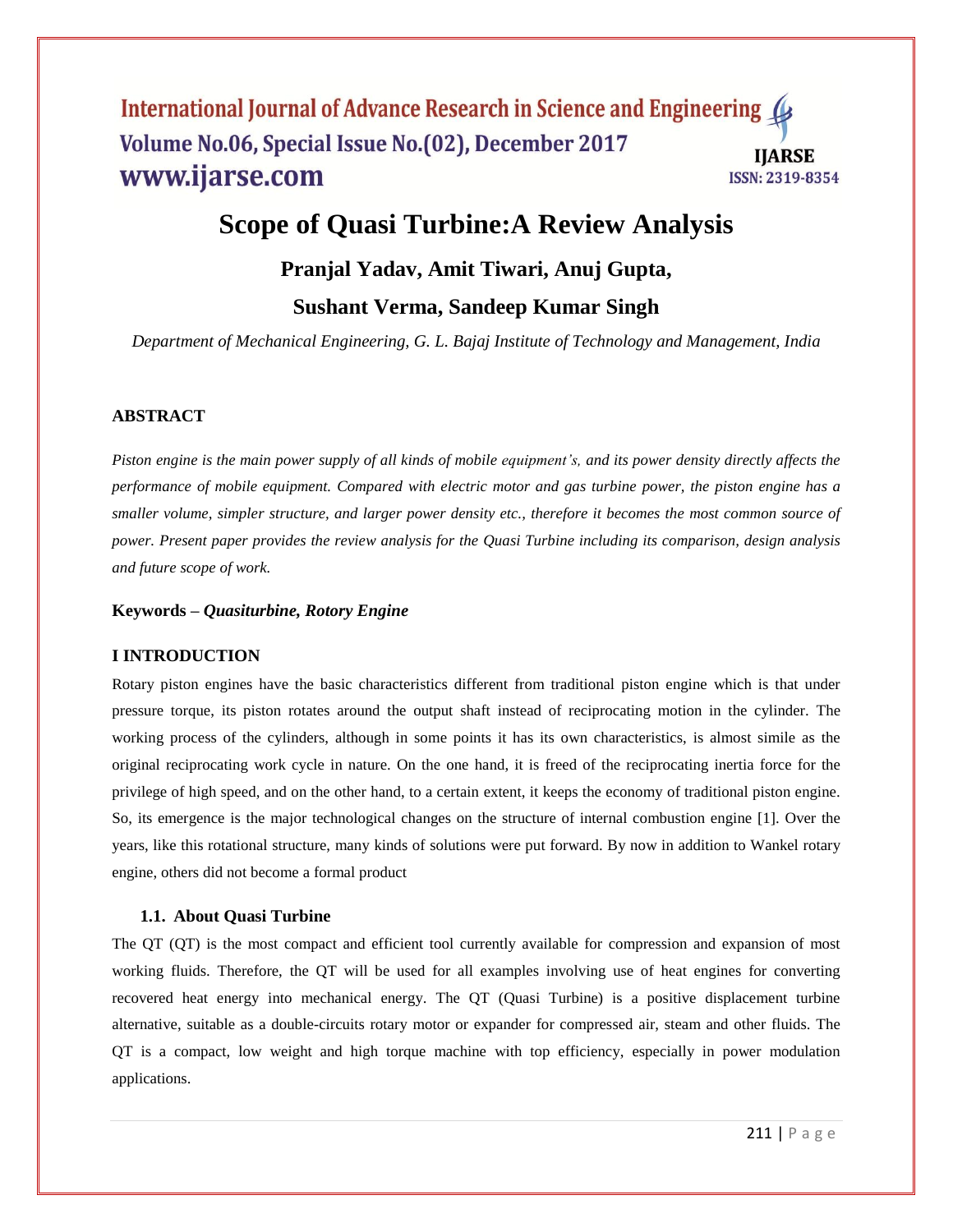The object of this invention is to provide a new engine concept making use of a four degrees of freedom rotor, connected inside an internal housing contour Wall, constituting a hybrid piston-turbine engine Where the rotor acts alternatively and similarly as a compressor turbine and a power turbine, unifying in one, both of the turbines in a conventional gas turbine engine.

Another object of this invention is to provide a low noise, perfectly balanced, zero vibration, low rpm engine, making use of a more efficient and less  $NO<sub>x</sub>$  productive asymmetric pressure cycle, giving less time to compression and exhaust stroke, and allowing more time and volume to the intake and combustion stroke. A further object of this invention is to provide a fast accelerating, zero dead time engine, and to provide an engine almost universal in relation to energy sources, which can run efficiently on pneumatic, steam, hydraulic, liquid and gas fuel internal combustion, and due to its short pressure peak and cold intake area characteristics, is as Well suitable for photodetonation mode and pure hydrogen fuel combustion. Another further object of this invention is to provide a high Weight and volume density engine, compressor or pump, without need of any valve, check valve or obstruction, and with neither a crankshaft nor a wheel.

The QT can handle large volumes of air or steam. The rotor is in the top dead center position. The rotor consists of four blades which are identical. Each of the four blades produces two compression strokes per revolution which provides a total of eight compression strokes per revolution when used as a compressor. When used as an air or steam, eight power strokes per revolution are provided. The SC model has four ports. Starting with the upper right port we will number the ports clockwise 1234. Ports 1 and 3 are intake ports and ports 2 and 4 are exhaust ports. For one complete rotation of the rotor, the total displacement is eight times the displacement of a one of the chambers.

It saves energy in several ways. The Quasiturbine has several intrinsic efficiency characteristics which add up, and reduce the engine energy lost in several ways:

- Because it does not have internal accessories to drive, like the piston cam shaft and valve train, additional energy is available to the end users.
- Because of the shaping of the volume pressure pulse, the thermodynamic of the Quasiturbine can be far superior.
- Because the engine weight is about 1/4 that of a piston, energy saving can be substantial in many applications.
- Because the Quasiturbine is a high torque low rpm engine, much less or no transmission gears ratio are needed with corresponding efficiency increase.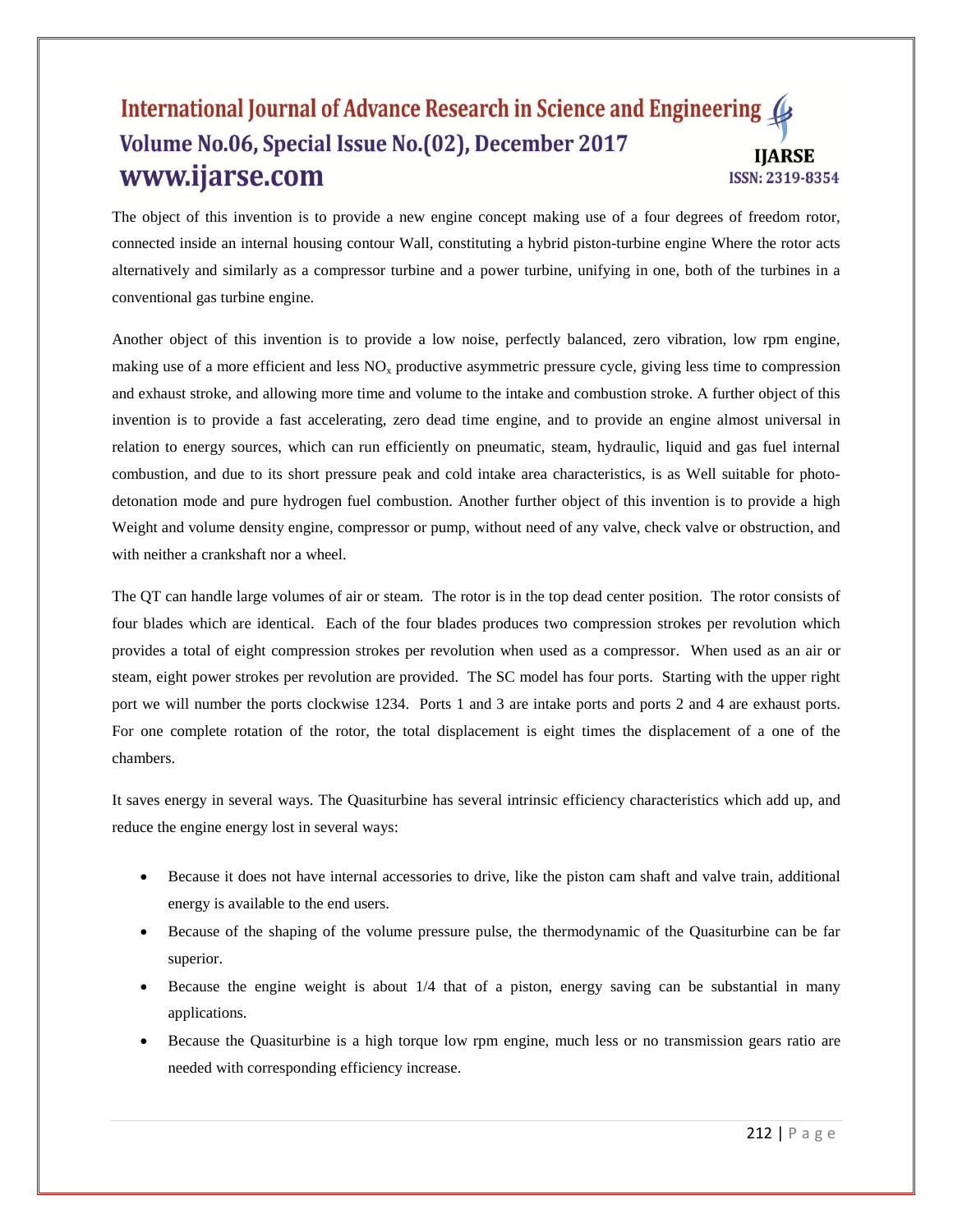- Because the Quasiturbine can be of large size, it is an efficient alternative to utilities for efficient energy conversion (steam) in electricity or from co-generation.
- Because the Quasiturbine (AC model with carriages) has the potential to run in detonation mode, it will not have the low power penalty of the Beau de Rocha (Otto) cycle, which can provide a 50% energy saving in transportation application (much superior to hybrid concepts).

# **II LITERATURE SURVEY**

The basic principle behind any internal combustion engine is simple: If you put a tiny amount of air and high-energy fuel (like gasoline) in a small, enclosed space and ignite it, the gas expands rapidly, releasing an incredible amount of energy. The ultimate goal of an engine is to convert the energy of this expanding gas into a rotary (spinning) motion.

The Piston engine perhaps unquestionably, has been at the center of mechanical energy conversion for almost 2 centuries and as such, has been a pivotal technology in our development and transformation into a modern society. But why are piston engine replacement attempts representative of such a long sequence of failure? Is it so difficult to do better? In this vein, human intellect has managed to create at least 3 obstacles: First, sine wave crankshaft motion has been long assumed as the best way to convert linear motion into rotary motion, and was never questioned. Second, the historical record shows that early internal combustion engine concepts were first 70 ad hoc proposed and later built and tested, rather than being conceived for a specific solution (Otto engine historians may differ with this view). Third, our great theoretical physicists had a preference for atoms and cosmos, and they completely overlooked the need for engine theory and concept design guidelines.

Recent research efforts by the Saint-Hilaire family directed by Gilles Saint-Hilaire, a Ph.D. in thermo-nuclear physics, have followed a very different modern computer approach wherein conventional engine characteristics were mapped against optimum physical-chemical characteristics, and subsequently demonstrating that all considered present engine concepts were off optimum in some respects. The 80 Quasiturbine engine [1] conception has been developed from this optimum desirable characteristic table and has succeeded, at least theoretically, to optimize simultaneously the 14 most important engine parameters, including compatibility with the revolutionary photodetonation mode (knocking) [2] which the piston cannot effectively tolerate. When taken together, these various improvements increase fuel efficiency, while simultaneously reducing exhaust emissions.

Hu Chen, Cunyun Pan, XiaojunXu, Xiang Zhang, HaijunXu studied that with increasing energy and environmental problems and limitations in development of traditional engines, world is moving towards rotary engines. The rotary piston engines are the most and most successful which include constant speed types, planetary types, and differential types. Piston engine is the main power supply of all kinds of mobile equipment, and its power density directly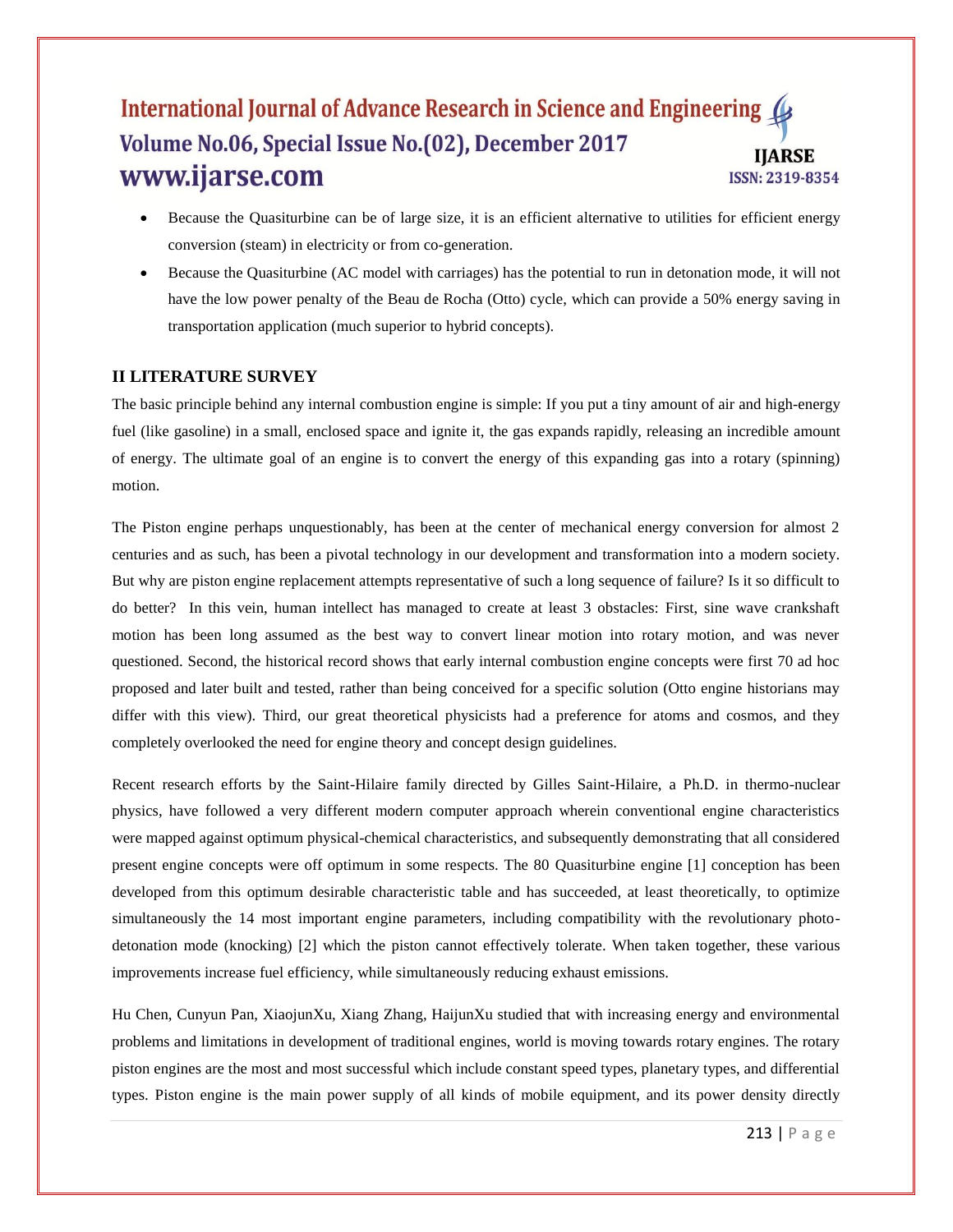affects the performance of mobile equipment. After hundred years of improvement the traditional reciprocating piston engine is close to its limit and the possibility of improving its power density is small, so it cannot satisfy the demands of new mobile platform at present. [1]

Its characteristics are light weight, high efficiency, easy processing, and good sealing. It has two sets of rotors, a total of four pistons, which form four independent air chambers in the circular cylinder. Piston rings and seal rings are used for seal.

 George Marchetti and Gilles Saint-Hilaire proposed A Six-Stroke, High-Efficiency Quasiturbine Concept Engine with Distinct, Thermally-Insulated Compression and Expansion Components. The concept engine which uses methanol as fuel and separate compressor, combustion chamber and Quasiturbine expander. The six-stroke Quasiturbine concept engine described here is designed to overcome many of the limitationsinherent in the Otto cycle and bring the engine's operating cycle closer to Beau de Rochas' ideal efficiency conditions. [2]

To achieve the desired efficiency following proposals are made in the concept engine:

- 1. To minimize cooling surface, the proposed engine eliminates cooling system. Instead, cooling of the inducted fuel/air charge is achieved through the use of methanol.
- 2. Maximum rapidity of expansion can be achieved by increasing compression ratio. With high-octane fuels, such as methanol, premature ignition can be prevented while still increasing the engine's compression ratio.
- 3. Maximum pressure of ignited charge is achieved by insulating both compressor and expander separately.
- 4. Maximum expansion is achieved by increasing expansion volume over compression volume. This is done by separating the compressor and expander.

The engine components used in proposed concept engine are: Piston type compressor, Compressed fuel/airline, Holzwarth combustion chamber, Quasiturbine expander: The Quasiturbine consists of four rotor segments, two face plates, a stator and differential. [3]

- Comparison with other engines:
	- 1. The QT engine provides power nearly 100% of the time, while each piston of the piston engine can provide power less than 20% of the time.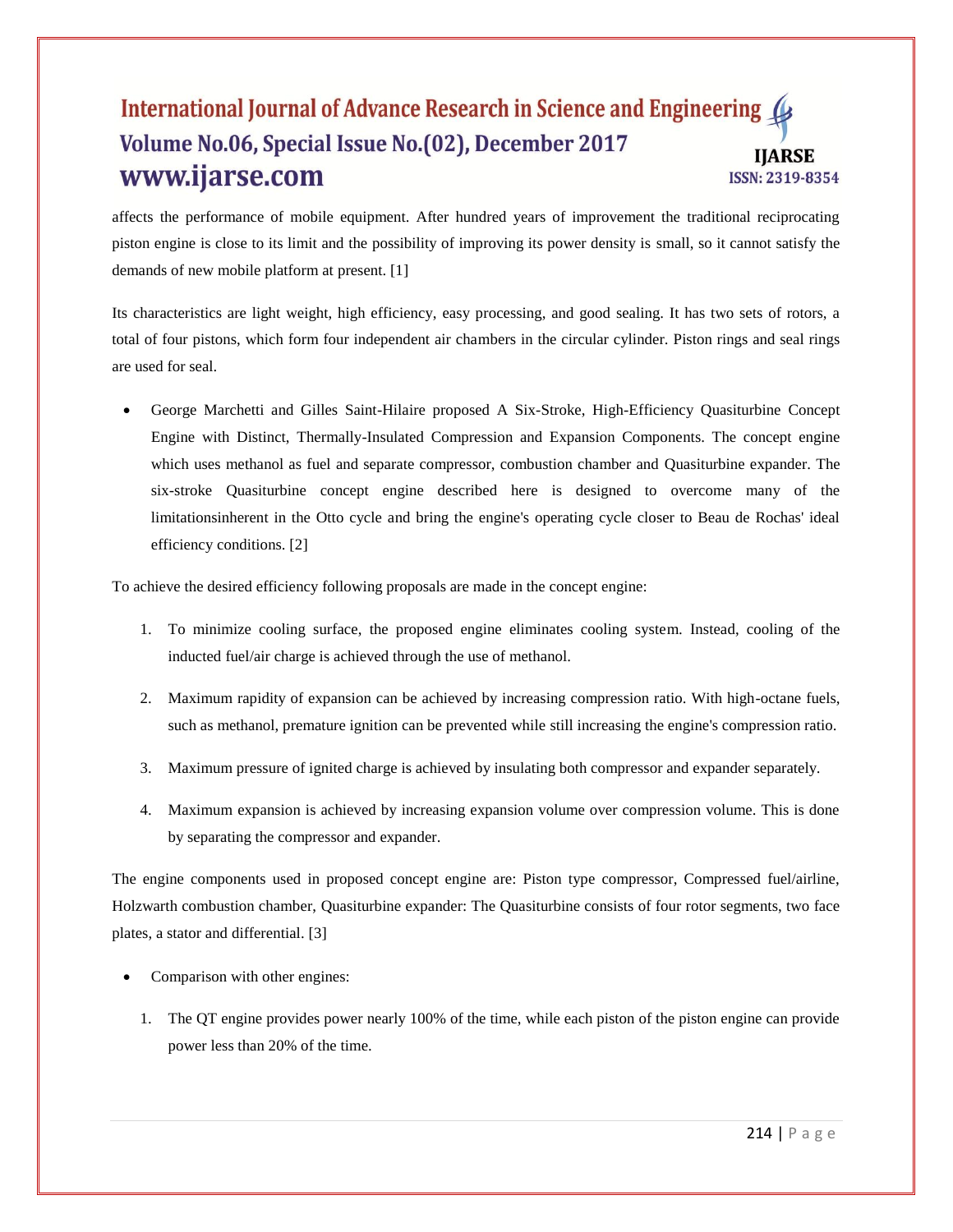- 2. Unlike Wankel engine the hinging at the edges of rotor allows higher compression ratio and different time dependencies.
- 3. The Wankel is already known as a high-power density engine. At comparable power, the QT presents an additional reduction of volume.
- 4. Because of its quasi-constant torque, the use factor of the intake and exhaust pipes is 100% (still better than Wankel).
- 5. Unlike conventional turbines, the QT is a positive displacement machine and therefore can operate at very low RPM and over wide RPM range consistent with typical automobile engines. [4]
- Roxan Saint-Hilaire; YlianSaint\_Hilaire; Gilles Saint\_Hilaire; Francoise Saint-Hilaire presented a patent paper on Quasiturbine. A new type of rotary engine has been proposed that can:
	- 1. Can replace the conventional gas turbine engine using a rotor(DOF=4) removing the piston-cylinder arrangement and crankshaft.
	- 2. Provide low noise, perfectly balanced, zero vibration, low rpm engine, which is more efficient and less NOx productive.
	- 3. Accelerate fast, has Zero dead time, and can run efficiently on pneumatic, steam, hydraulic, liquid and gas fuel internal combustion as well as for photo detonation and pure hydrogen fuel combustion.
	- 4. Have high Weight and volume density engine, compressor or pump, without need of any valve, check valve or obstruction, and with neither a crankshaft nor a flywheel. [5]

# **II DESIGN OF QUASITURBINE**

A rotary internal combustion engine comprises a four-segment hinged rotor assembly accommodated in a coaxial housing such that the rotor assembles deforms and continuously adapts to the housing internal profile during its rotation. The housing profile, required to accommodate a four- segment flexible, or hinged, rotor assembly at any rotational angle. The design of an Otto cycle (four-stroke) rotary internal combustion engine is employing the concept of a deformable four-segment hinged rotor assembly. The underlying principle consists of accommodating the four-segment equilateral hinged rotor in coaxial confinement housing such that the four vertices of this rotating equilateral parallelogram coincide with the confining curve (rotor housing internal contour) at any angle of rotation.

Now for designing the mechanism we have to decide the constraint to be applied on it, so that it could provide the desired mechanism. Being in sliding contact only, the mechanism is axially decoupled from the rotor assembly.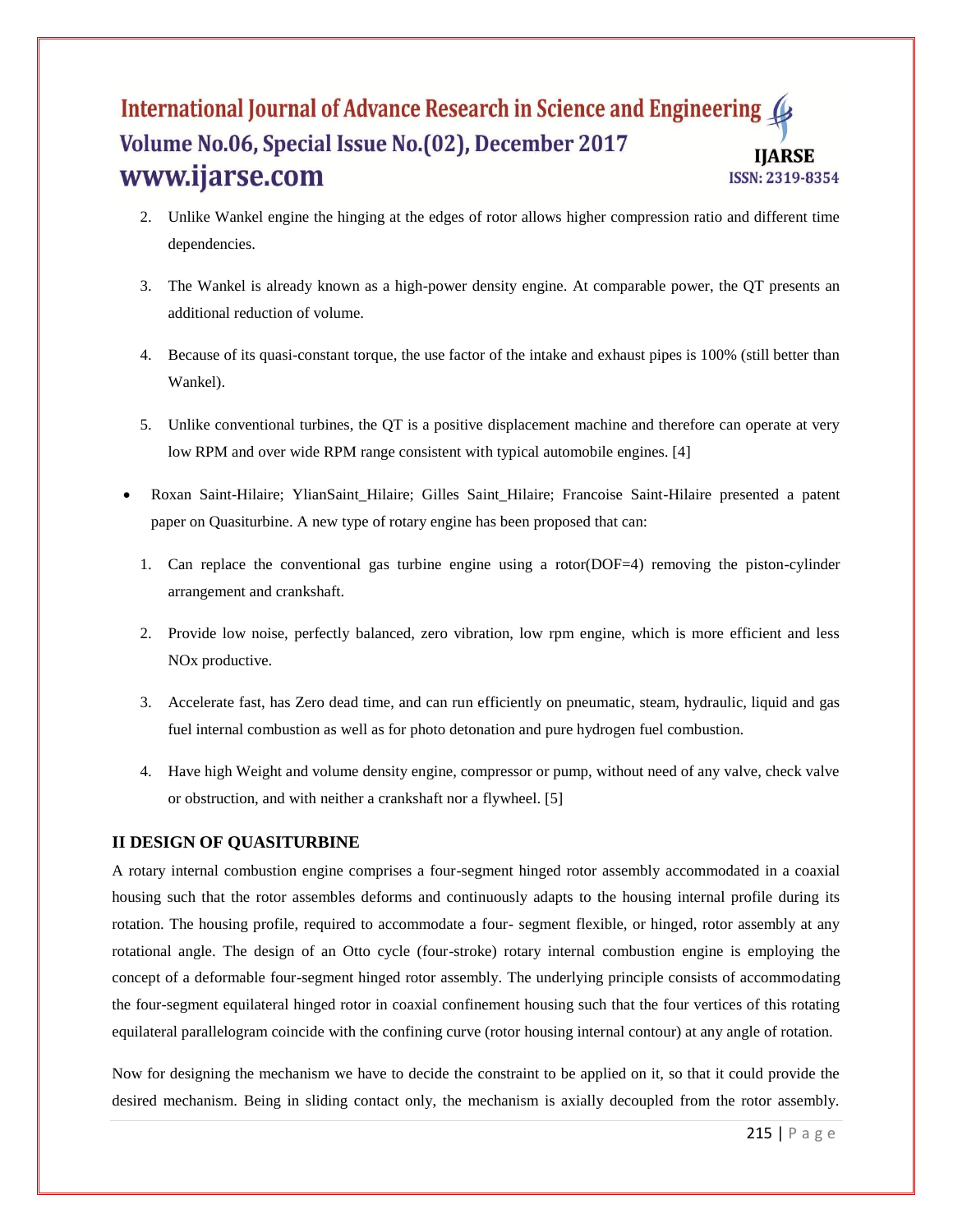Therefore, the rotor assembly is not subjected to any lateral (axial) load. Simple thrust wishers mounted on the mechanism shoulders may be employed to bear any axial load acting on that component, for instance load that may result from the clutch being depressed in automotive applications.

Now the final stage of designing comes i.e. assembly of all the parts we made. Fig. 1 showing the assembled parts, including track rollers and associated tracks. With one of the rotor segments in the top dead center position, illustrates the relationship between assembled engine components. The flat-plate side covers and attached tracks are removed for clarity.

# **III TURBINE COMPARISON**

The word Quasiturbine literally means "similar to turbine" and is so called because, like turbines QT is also capable of producing flatter torque. The primary energy output of the combustion of the fuel is the Pressure energy. QT, being a hydro-aerostatic device, directly transforms this pressure energy into mechanical motion. Conventional turbines are hydro-aerodynamic device which converts the pressure energy of the fluid into mechanical energy through an intermediate kinetic energy and hence its efficiency changes with variation in the flow velocity. (CAROL,2005)



**FIG. 1: Front view of Assembly**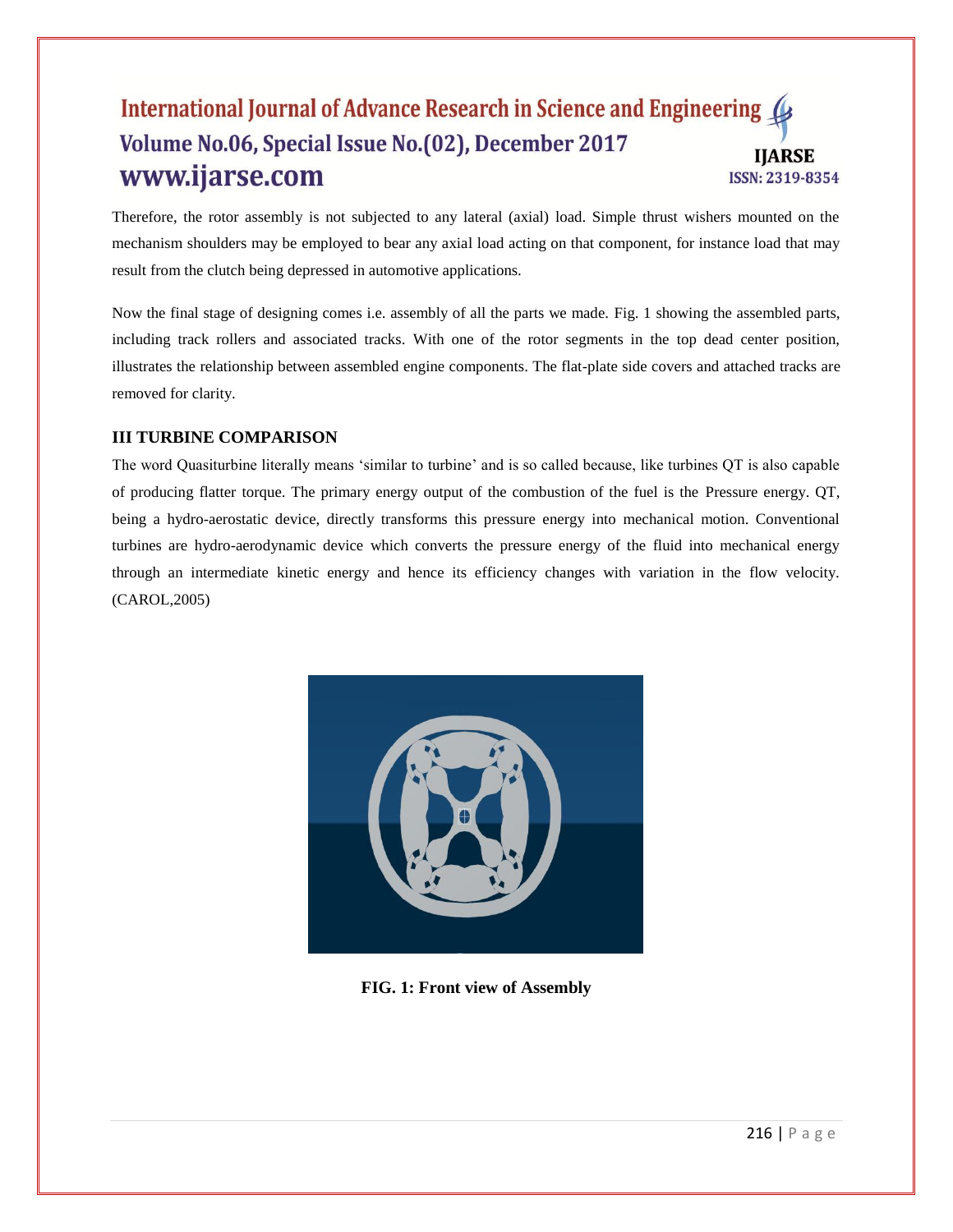# **3.1 Piston Comparison**

The piston engines being the most common engine reference, the QT research team has initially established a list of conceptual piston open for improvement. The QT concept is the result of an effort to improve the piston engine and indirectly other engines including Wankel.

### **3.2 Piston Deficiencies**

All the processes are taking place in one single chamber. Hot process will destroy the efficiency of cold process and vice versa

- The piston makes positive torque only 17% of time and drag 83% of time
- The gas flow is not unidirectional, but changes direction with the piston direction
- The valves open only 20 % of the time, interrupting the flows at intake and at exhaust 80% of the time
- The duration of the piston rest time at top and bottom are without necessity too long
- Long top dead center confinement time increase the heat transfer to the engine block reducing engine efficiency
- The non-ability of the piston to produce mechanical energy immediately after the top dead center
- The proximity of the intake valve and the exhaust valve prevents a good mixture filling of the chamber and the open overlap lets go some un-burnt mixture into the exhaust
- The piston does not stand fuel pre-vaporization, but requires fuel pulverization detrimental to combustion quality and environment
- The average torque is only 15% of the peak torque, which imposes construction robustness for the peak 7 times the average
- The flywheel is a serious handicap to accelerations and to the total engine weight
- The valves inertia being a serious limitation to the engine revolution
- The heavy piston engines require some residual compressed gas before top dead center to cushion the piston return
- The internal engine accessories (like the cam shaft) use a substantial power.
- Complete reversal of the flows from intake to exhaust
- At low load factor, the intake depressurization of the Otto cycle dissipates power from the engine (vacuum pump against the atmospheric pressure)

# **3.3 QT and Piston Side by Side**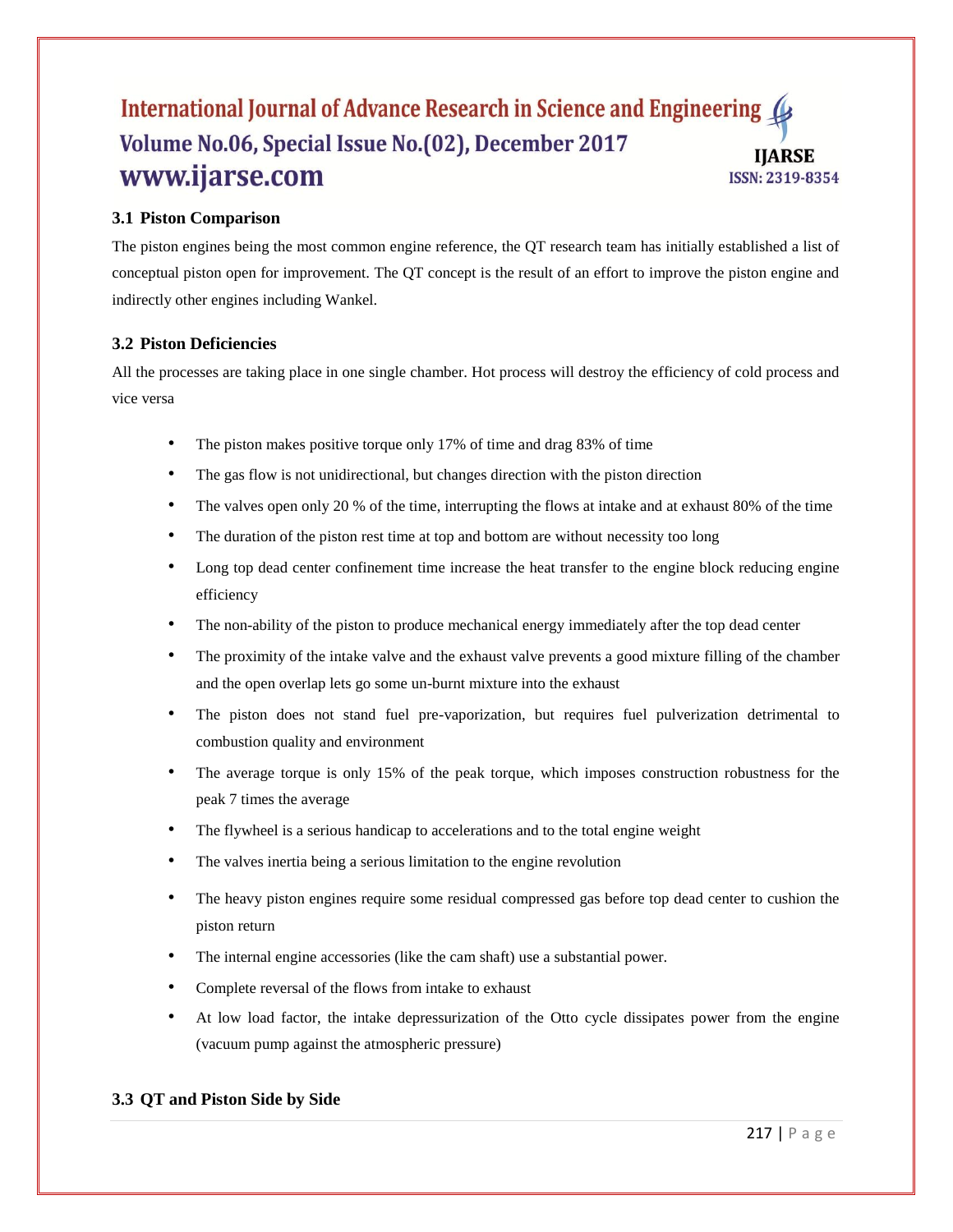Like the piston engine, the QT is a volume modulator of high intensity and acts as a positive displacement engine. Better torque continuity and acceleration: The crankshaft and the flywheel are the main obstacle to engine acceleration, and since the flywheel are unable to store energy at low rpm, the engine torque at idle is highly handicapped by the engine dead times. The piston of a 4-stroke engine works in power mode about 120 degrees / 720 degrees (2 turns), and thus constitutes a drag 80% of time, period during which the flywheel assumes a relative torque continuity. The Quasiturbine has jointed torque impulses, and presents a profile of almost flat torque characteristics, without the assistance of a flywheel. (CAROL ,2005)

Low revolution – Reduction of gearbox ratio: The gear boxes are evils necessary (expensive, complicated, delicate, and energy consuming). The RPM required by the human activity are generally lower that the performance optimum speed of the engines (e.g.: an automobile wheel generally does not rotate to more than 800 or 1000 RPM, which is 4 to 5 times less than the engine RPM). As the Quasiturbine turns 4 to 5 times less quickly than the other engines, the gear boxes can often be removed (amongst other things in the field of transport) with an increase in efficiency.

Continuous combustion with lower temperature: As the Quasiturbine strokes are jointed (what is not the case with the Wankel), the lighting is necessary only in launching, since the flame transfers itself from one chamber to the following. The thermalisation of the Quasiturbine by contacts with rollers is more effective, and prevents hot point. From the thermal point of view, the Quasiturbine does not contain any internal parts requiring coolant fluid (like oil).

Better overlaps: The intake and exhaust ports being at different ends of the combustion chamber, it is possible to do a better filling of the chamber by having a simultaneous open overlapping of the two ports, without risking that a portion of the intake gas goes into the exhaust, as it is the case with the piston engine.

# **3.4 Wankel comparison**

Today's Wankel engines technology is well mastered, but the concept does still present major drawbacks. Because hundreds of experts could not pin point the exact reason for the poor Wankel combustion, they have "vaguely attributed it without proof" to the elongated shape (high surface to volume ratio) of the Wankel combustion chamber. (MYRON ,2003)

### **3.5 QT and Wankel Side by Side**

- The Wankel engine uses a rigid three faces rotor with a crankshaft.
- The Quasiturbine uses a deformable four face rotor without a crankshaft.
- The Wankel engine shaft turns at three times its rotor RPM. The Quasiturbine rotor and main shaft turns at the same speed.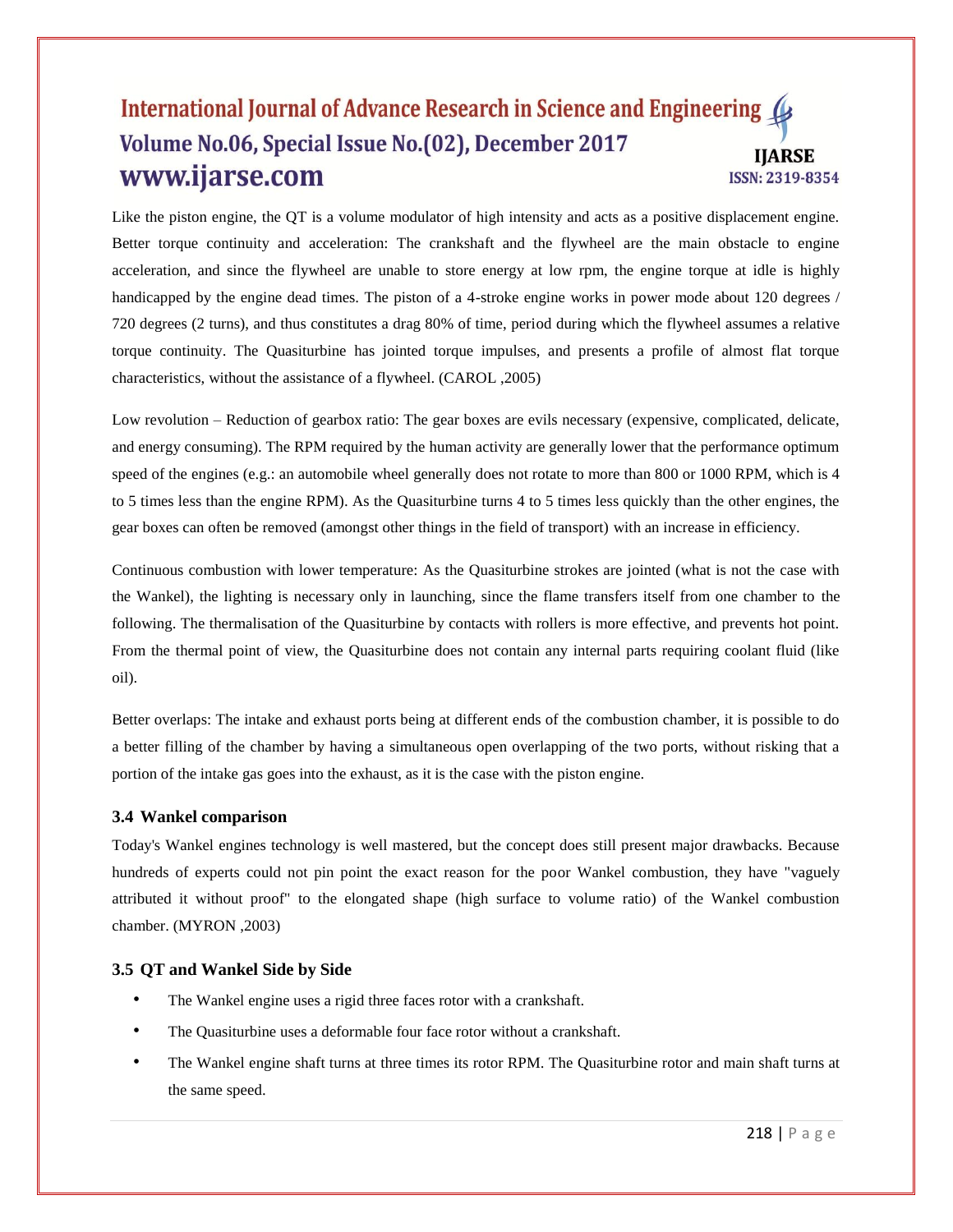- The Wankel engine fires only once per shaft (not rotor) revolution (which means three times per rotor revolution). The Quasiturbine fires four times per main shaft revolution, producing strong and exceptional torque continuity.
- The Wankel compression and combustion stroke each last 120 degree of rotor (not shaft) rotation, of which only 90 degrees is effective (no chamber volume variation in the first 30 degrees of compression and in the last 30 degrees of combustion). Exhaust and intake strokes share together 120 degree of rotation in an excessive overlapping. In term of time management, the Wankel is even worse than the piston. All Quasiturbine strokes are of equal 90 degrees" rotor rotation (not necessarily duration), with useful volume variation (like piston) at all angles and without undesired overlapping.
- In the Wankel, 2/3 of the work is produced by piston like radial crankshaft force, while 1/3 of the work is done by pure rotational (tangential) force, which the crankshaft is not optimized to harvest (and for which a synchronization casing gear is needed). In the Quasiturbine, 100% of the work comes from tangential forces and movement, which the tangential differential harvests correctly. (Piotr,2010)
- The Wankel excessive engine ports overlap imposes to trunk the power stroke somewhat before the bottom dead center BDC, which results in some loss of efficiency. In the Quasiturbine, the power stroke extends until it is fully completed.
- When the Wankel engine rotor goes from one TDC (top dead center) to the next, the torque increases to a maximum value and starts decreasing right away. The torque generated by the Quasiturbine (accentuated on AC type) gets toward a plateau, and holds this maximum for a longer arc before decreasing, producing a better overall mechanical energy conversion rate.
- The center of mass of the Wankel triangular piston is moving in circle with the crank, and this whole triangular mass tends to bang the seals against the housing, requiring the protection of a housing synchronization gear. The Quasiturbine has no crankshaft, and its rotor center of mass is immobile at the center during rotation. Never the Quasiturbine seals need to oppose and constraint the whole rotor mass, the only force required being the one to transform a square into lozenge and back to square.
- The Wankel engine cannot operate in continuous combustion. While a full expansion stroke occurs (rotor revolution of 90 degrees), intake mixture compression is only partially initiated and not yet ready to be lighted (an additional 30 degrees' rotor rotation is required as a dead time). Quasiturbine mixture is completely compressed and ready to fire at the end of each expansion stroke, making possible a flame transfers for continuous combustion.
- Due to its one single firing per shaft revolution, and the dead time, the Wankel engine needs a flywheel. The Quasiturbine needs no flywheel, and consequently has faster acceleration.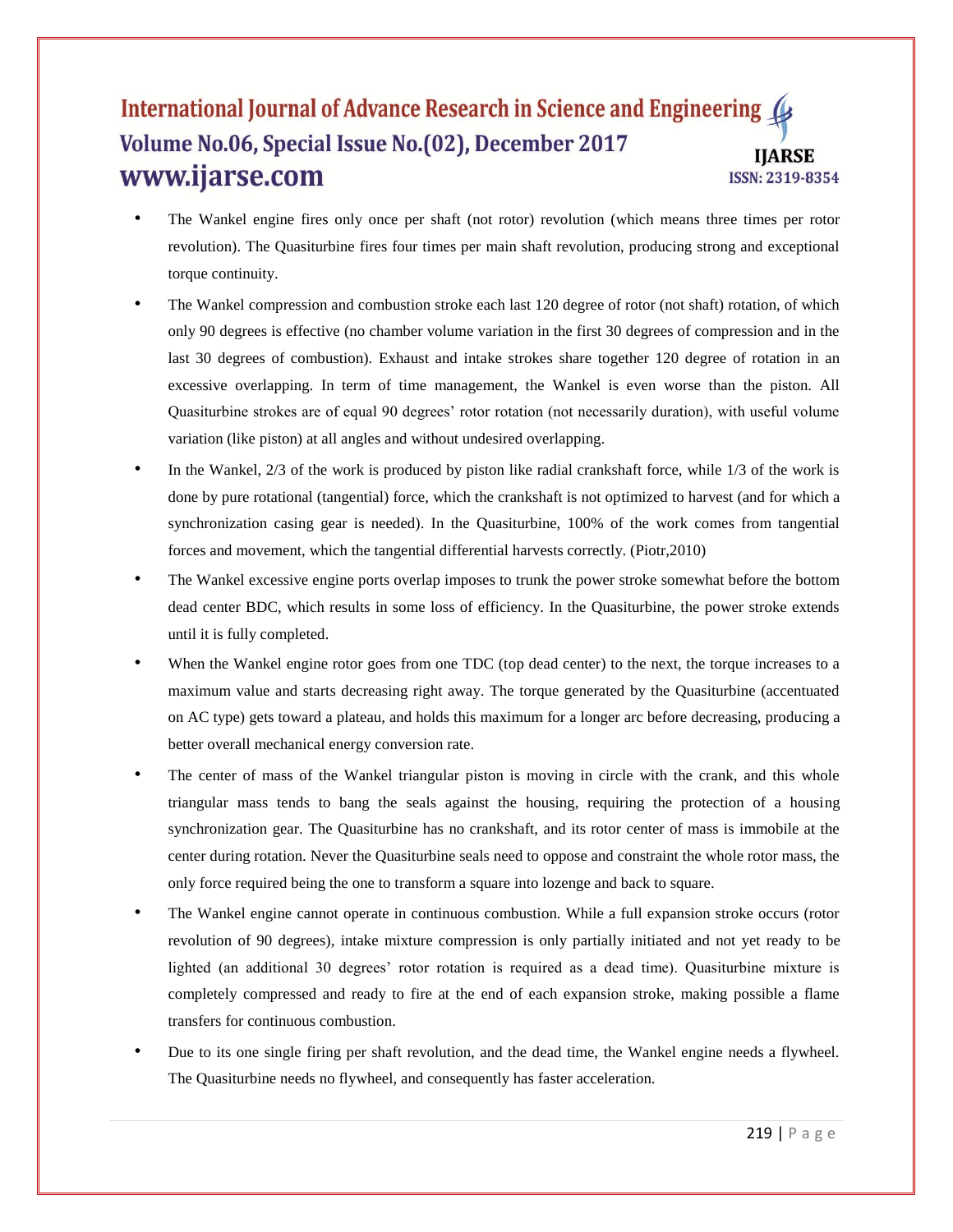- The Wankel engine is a "rotating piston engine" that is subject to a constant circular vibration. The Quasiturbine has a fixed center of gravity during rotation, and is a true zero vibration engines (like the turbine), since any weight movement is exactly compensated by symmetric mirror movement through the center.
- Since the main Wankel engine shaft rotates at three times its rotor speed, it is more suitable for high RPM end uses. The Quasiturbine main shaft (rotating at the same speed as its rotor) is more appropriate for lower revolution uses (e.g. airplane propeller at only 2000 RPM, generator, transportation, or to reduce gearbox ratio in current applications).

### **IV HYBRID COMPARISON**

### **4.1 Hybrid Definition**

Detonation and hybrid are two different means to harvest the low efficiency of reduced power piston engine, and both are compatible with efficient electrical (in-wheel) power train. Detonation engine is however a more direct and efficient way, and because the on board fuel is already a form of energy storage, detonation engine avoid to re-stock this energy electrically into batteries. The chemical energy stored in the fuel is degraded when chemically re-stored in batteries. (Vishnu,2011)

### **4.2 Quasiturbine Over Hybrid**

Detonation and hybrid are two different means to harvest the low efficiency of reduced power piston engine, and both are compatible with efficient electrical (in-wheel) power train. Detonation engine is however a more direct and efficient way, and because the on board fuel is already a form of energy storage, detonation engine avoid to re-stock this energy electrically into batteries. The chemical energy stored in the fuel is degraded when chemically re-stored in batteries. The Quasiturbine has several intrinsic efficiency characteristics which add up and reduce the engine energy lost in several ways:

- Because it does not have internal accessories to drive, like the piston cam shaft and valve train, additional energy is available to the end users.
- Because of the shaping of the volume pressure pulse, the thermodynamic of the Quasiturbine can be far superior.
- Because the engine weight is about 1/4 that of a piston, energy saving can be substantial in many applications.
- Because the Quasiturbine is a high torque low rpm engine, much less or no transmission gears ratio is needed with corresponding efficiency increase.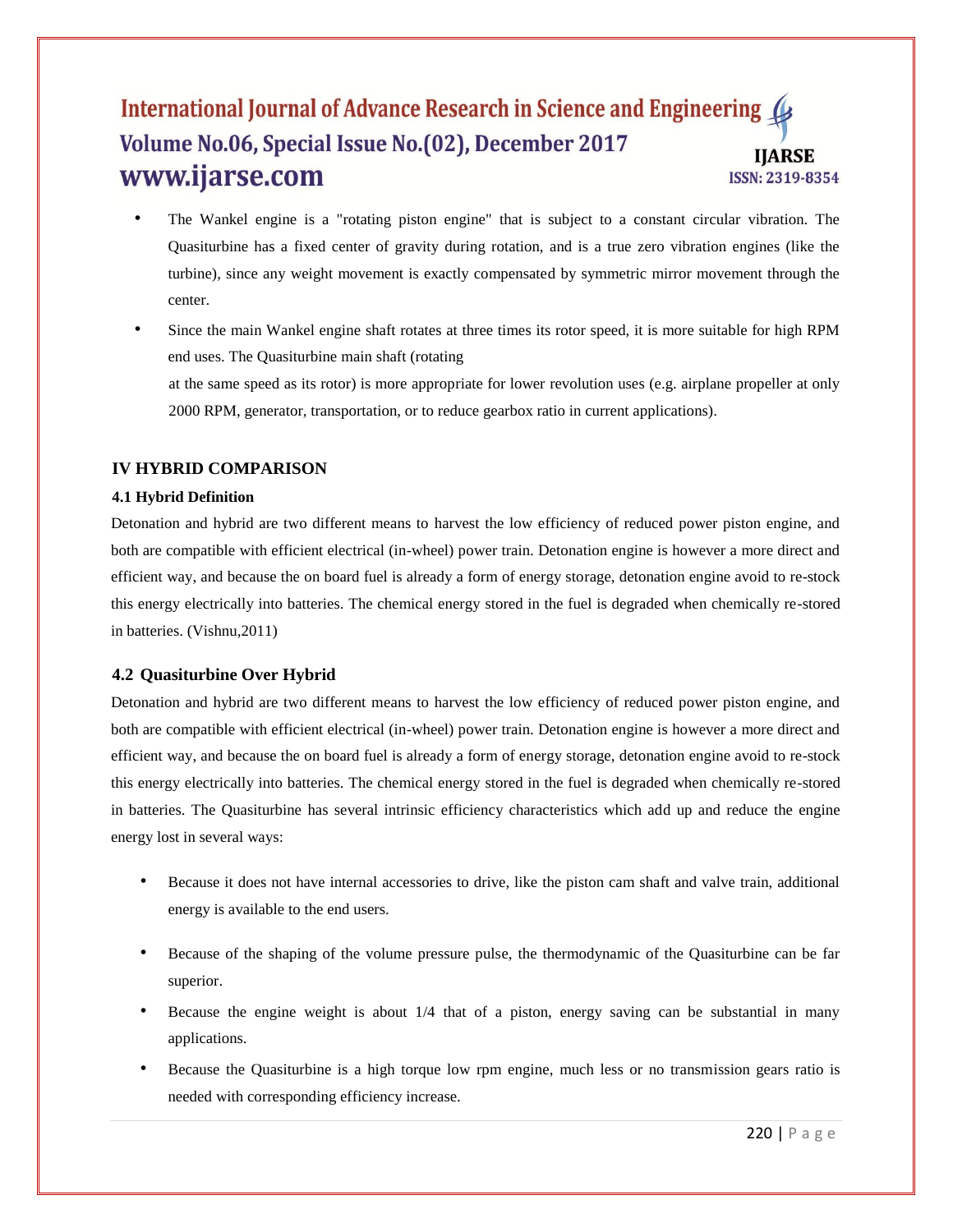- Because the Quasiturbine can be made of large size, it is an efficient alternative to utilities for efficient energy conversion (steam) in electricity or from co-generation.
- Because the Quasiturbine (AC model with carriages) has the potential to run in detonation mode, it will not have the low power penalty of the Beau de \* Rocha (Otto) cycle, which can provide a 50% energy saving in transportation application (much superior to hybrid concepts).

Multi-fuel capability is also an important efficiency factor permitting to use the most pertinent local combustible. Hydrogen high compatibility is also of consideration for the future.

So, the Hybrid Concepts have been developed to harvest the low piston efficiency at reduced power. If a new engine does not have such a penalty at low power, the Hybrid Concept would be of no interest. This is exactly the objective of the Quasiturbine detonation engine use in transportation.

The development of a detonation engine provides a mean to avoid that low-power efficiency-penalty; maybe more environment friendly as it will require low octane additive-free gasoline or diesel fuel; maybe multi-fuel compatible, including direct hydrogen combustion; and may offer reduction in the overall propulsion system weight, size, maintenance and cost. For these reasons it could be better or competitive with hybrid car technology.

# **V CONCLUSIONS**

The Quasiturbine is a pressure driven, continuous torque and symmetrically deformable spinning wheel. It is a new engine alternative with some characteristics simultaneously common to the turbine, Wankel and piston, offering top efficiency power modulation capability, which makes it most suitable for land transportation and windmill systems.

- The Quasiturbine goes along the best modern engine development strategy, which is to get as many ignitions possible per minute, with a mechanical device rotating as slowly as possible.
- For the same shaft RPM as a piston 4-stroke engine, the Quasiturbine strokes are twice as fast and 8 times more frequent, for an impressive torque and power gain.
- By opposition to several new engine designs, the Quasiturbine is not a piston equivalent engine and notwithstanding its multi-mode (including steam and air motor) and multi-fuel capability, the foremost important characteristic is the fact that it does support detonation (HCCI [22]), where piston engine has not succeeded over the last decades.
- The detonation auto-ignites similarly to what happens in Diesel, but burns homogeneously, faster and cleaner. The size and weight advantages provide opportunities for tradeoff between engine sizes vs. efficiency that is not practical with other engine types.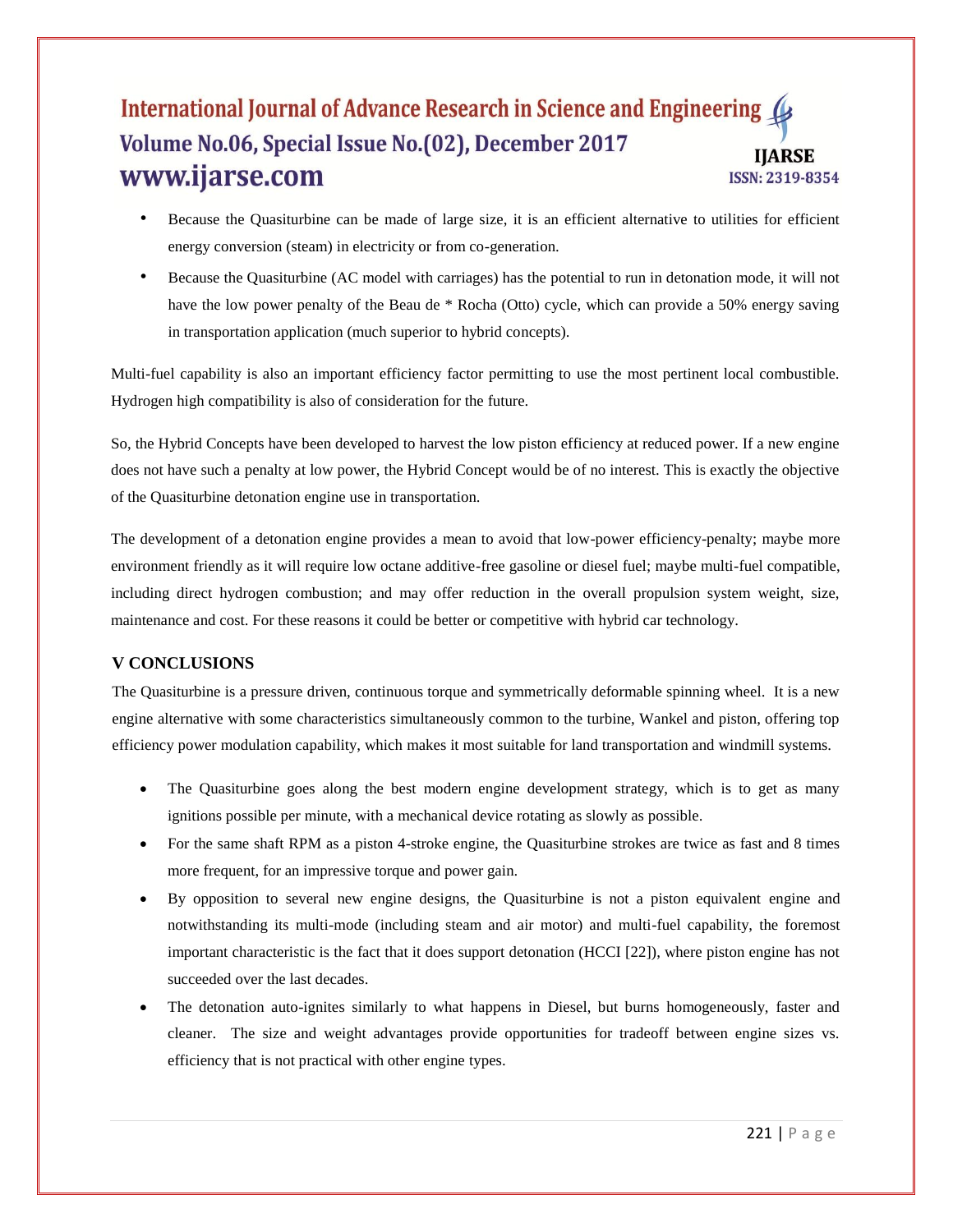- Because of the light weight, the QT would have significant advantages as the prime mover in a hybrid engine. Also, since the QT can be configured as either a pneumatic or steam engine, there is the possibility of combine a QT ICE engine with a pneumatic or steam QT to harvest the energy from the high temperature exhaust gases that have been treated with the catalytic converter. Several other options exist.
- The QT will require significant investment for application to the automobile industry just as would be required for a new piston engine design. But, the investment in development of the QT should provide a high yield on the investment dollars.
- Two or more QT can be easily combined into two stages which would be much smaller than an equivalent power piston engine. Thus, only two different size QT engine designs could provide many options. For example, 110 hp, and 160 hp designs could be combine in different ways to provide 110, 160, 220, 260, and 320 hp automobile models.
- The two stage engines could be easily implemented so that only one stage was active when the extra power wasn"t needed. This concept has been used for piston engines but it was considerably more complex that two QTs would be.

The future of energy strategies involves resources, efficiency, distribution and mobility. As more efficient and detonation capable engines get on the market, small engines will become as efficient and as clean as large utility stations. Only then the distributed power generation will become reality and because of fuel mobility, specific energy and power advantages, efficient internal combustion engines like the Quasiturbine will then have almost no substitute. Considering fossil fuel depletion, is this technology coming too late? If the availability of fossil fuel becomes rationed, everyone will like to use the precious liquid left in the most efficient and clean engine possible. This is why it is important to develop better engines today regardless of the depletion of the fossil fuel, to attenuate the effect of the inevitable transition to synthetic replacement fuel, including hydrogen. The closer we will get to the end of the fossil era, the more highly efficient engines will be necessary and appreciated. The Quasiturbine is one more tool to tackle the energy and environment concerns.

### **VI SCOPE FOR FUTURE WORK**

The Quasiturbine in Beau de Rocha (Otto) cycle (model SC without carriage) is a relatively simple technology which could be widely used within a few years with substantial efficiency benefits over piston engines in many applications. Large utility plants convert energy more efficiently than small distributed units and should be favored when possible, but on the long term, the Quasiturbine detonation engine is one of the very few means to match utility efficiency the distributed way, while being as chemically clean as possible.